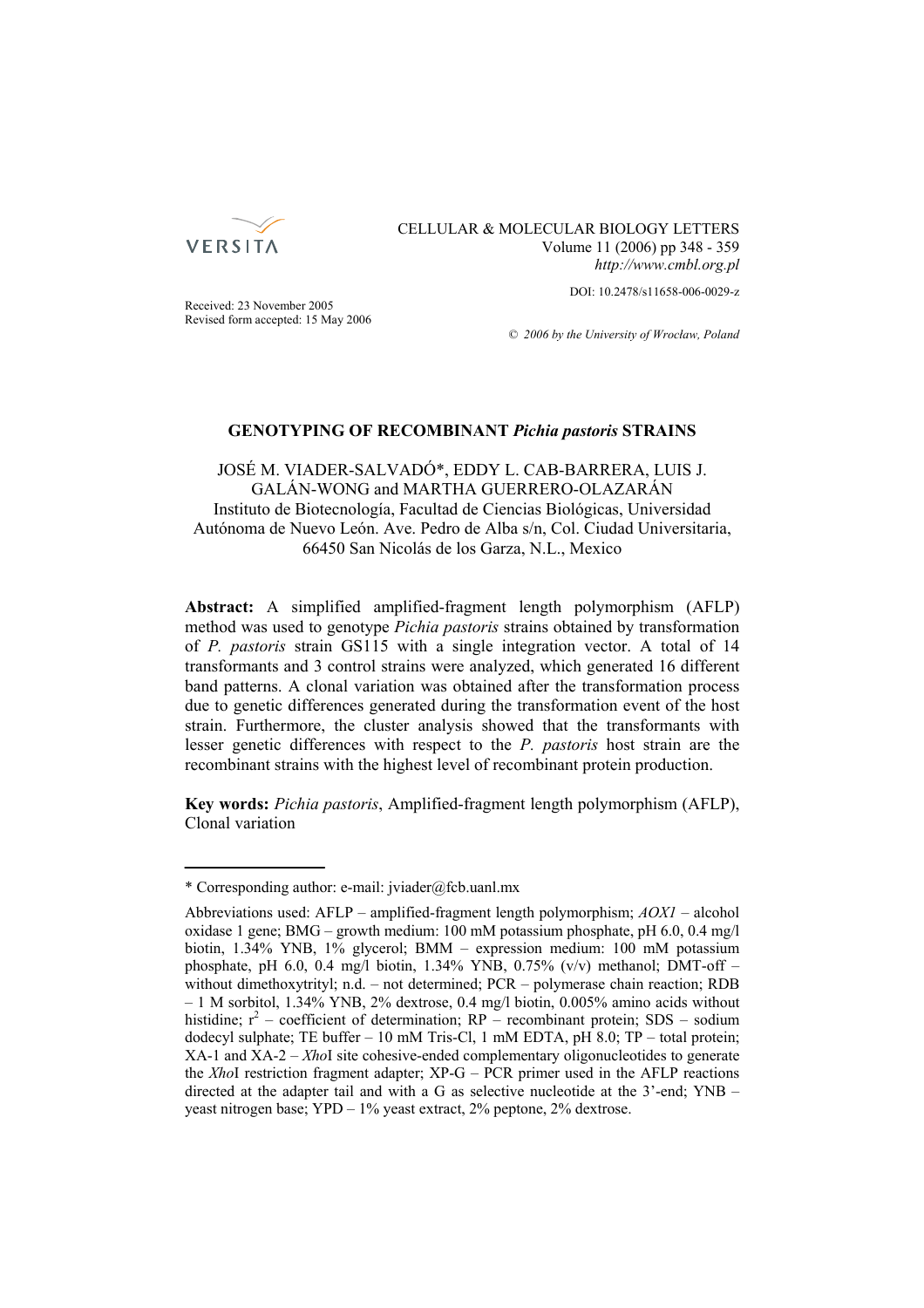## CELLULAR & MOLECULAR BIOLOGY LETTERS 349

### **INTRODUCTION**

The expression system of *Pichia pastoris* offers many advantages that are comparable to those of higher organisms, two of the most important being the ability to perform post-translational modifications and the capacity to yield the correct protein folding. In addition, its manipulation for biotechnological purposes is simpler and less expensive compared to other eukaryotic hosts used for this purpose, and higher expression levels are generally obtained [1, 2].

The introduction of DNA into the *P. pastoris* genome occurs by homologous recombination between the transforming vector and the *P. pastoris* genome. Thus, the integration of vector sequences is carried out at predetermined positions in the yeast genome [3]. In theory, these integration events are controlled, though after *P. pastoris* transformation with an expression vector, a clonal variation in the heterologous gene expression has been observed [4-6]. Cultures of many transformant strains need to be carried out to select the strain that produces the highest amount of recombinant protein. Although the presence of this clonal variation has been suggested to be due to differences in the number of integrated copies of the expression cassette in the yeast genome [7, 8], for some proteins [9, 10], a single copy of the expression cassette was sufficient for the optimal production of recombinant protein, indicating that the clonal variation is not only due to the copy number of the expression cassette.

If the clonal variation obtained after the transformation of *P. pastoris* strains could be evaluated through genetic characterization of the resulting colonies, similar colonies could be classified to facilitate the strain selection. Thus, the evaluation of the gene expression levels could be done on a smaller number of transformant strains. In addition, with the genotyping analysis, each strain could be characterized with a high degree of confidence for subsequent applications. This genotypic characterization could also follow the genetic stability of selected strains along multiple subcultures.

Among the diverse possibilities of genotyping microorganisms, techniques based on the polymerase chain reaction (PCR) are especially useful since they use a very small amount of genomic DNA and yield a large number of highly reproducible polymorphic markers. One of the most promising techniques is amplified-fragment length polymorphism (AFLP) [11], originally developed to identify plant varieties and improve cultivars [11, 12]. In microbiology, AFLP has been employed for typing both fungi and bacteria [13, 14]. Recently, it was applied to study the genetic relationships between varieties of *Pichia kluyveri*  collected from different locations around the world [15].

In this study, a simplified AFLP method was used as a genotyping method for several strains of *Pichia pastoris* obtained by the transformation of the *P. pastoris* host strain GS115 (*his4*) with an integration vector. This made it possible to study the genetic differences between closely related transformant strains.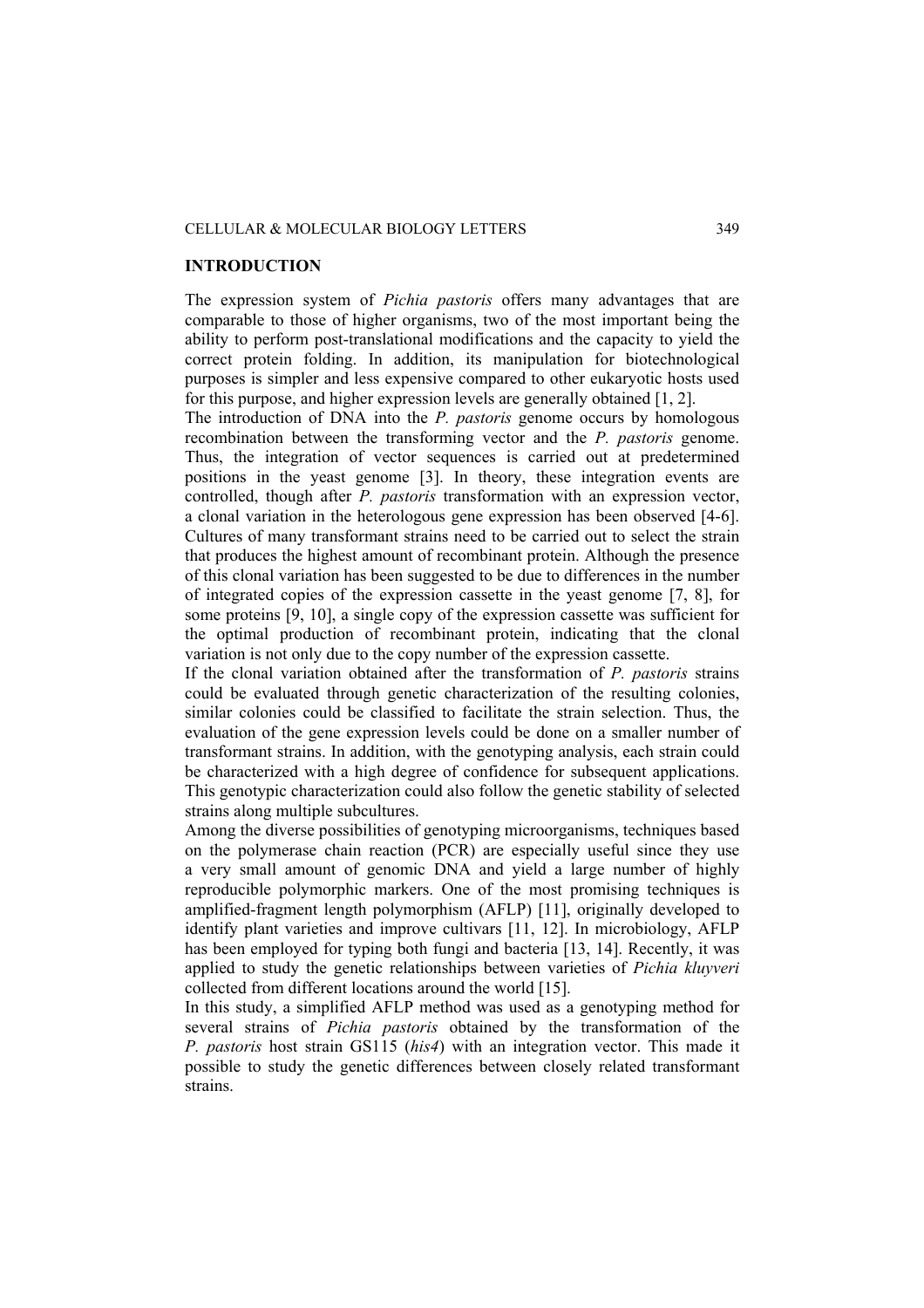## **MATERIALS AND METHODS**

#### **Transformation into the** *Pichia pastoris* **strain GS115**

The *P. pastoris* host strain GS115 (*his4*), from Invitrogen (San Diego, CA), was transformed by the spheroplasting method as described elsewhere [16, 17] with a *Sal*I linearized plasmid. This plasmid was constructed previously in our laboratory (unpublished results) from the expression vector pPIC9K (Invitrogen, San Diego, CA). It carries the kanamycin-resistance gene, which confers dosedependent resistance to the antibiotic G418 in *P. pastoris* and is used for selecting multicopy transformants. Spontaneous generation of multiple insertion events can be identified by the level of resistance to G418. Additionally, the plasmid harbors the *HIS4* gene, which complements *his4* in the host, and a 528-bp cDNA that codes for a 20-kDa protein under the control of the alcohol oxidase 1  $(AOXI)$  promoter and that is fused to the  $\alpha$ -factor signal sequence of *Saccharomyces cerevisiae* to direct the secretion of the recombinant protein into the growth medium. Therefore, the recombinant protein was expected to be secreted into the culture medium. The recombinant strains were selected for their ability to grow on histidine-deficient medium (RDB-agar plates) at 30ºC until colonies appeared (His<sup>+</sup> selection). A total of 200 colonies were obtained, of which 14 colonies were randomly selected and grown a second time in RDBagar.

### **Characterization of transformants**

The transformants were grown in 10 ml of YPD broth for 24 h at 30ºC, and cells were harvested by centrifugation at  $16,000 \text{ g}$  for 5 min. For each of the 14 selected recombinant strains, the level of resistance to G418 was evaluated by growing each on YPD-agar plates with increasing doses of the antibiotic [7]. The integration of the expression cassette into the *P. pastoris* genome was evaluated by PCR using DNA isolated from transformants and the 5' and 3' *AOX1* primers (Invitrogen) directed to the *AOX1* promoter and terminator, as previously described [18]. Amplified products were resolved by electrophoresis in a 0.6% (w/v) agarose gel and stained with ethidium bromide  $(2 \mu g/ml)$ .

The transformed strains were also grown in 25 ml of BMG medium in 250-ml shake flasks, and subsequently grown in BMM medium for 140 h following the general recommendations from Invitrogen [16]. The protein concentrations in the cell-free culture medium were determined by the Bradford protein assay. In addition, 1 ml cell-free culture medium from each grown strain was dialyzed with a 10-kDa cut-off membrane and dried in a vacuum concentrator. The relative abundances of the 20-kDa recombinant protein, with respect to total protein content, were determined by densitometric analysis of the Coomassie blue-stained protein bands, previously separated on discontinuous  $6-12\%$  (w/v) SDS-polyacrylamide gels, using an EDAS 290 system and the Kodak Digital Science 1D program (Eastman Kodak Company, Rochester, New York). Recombinant protein levels in the cell-free culture medium from each grown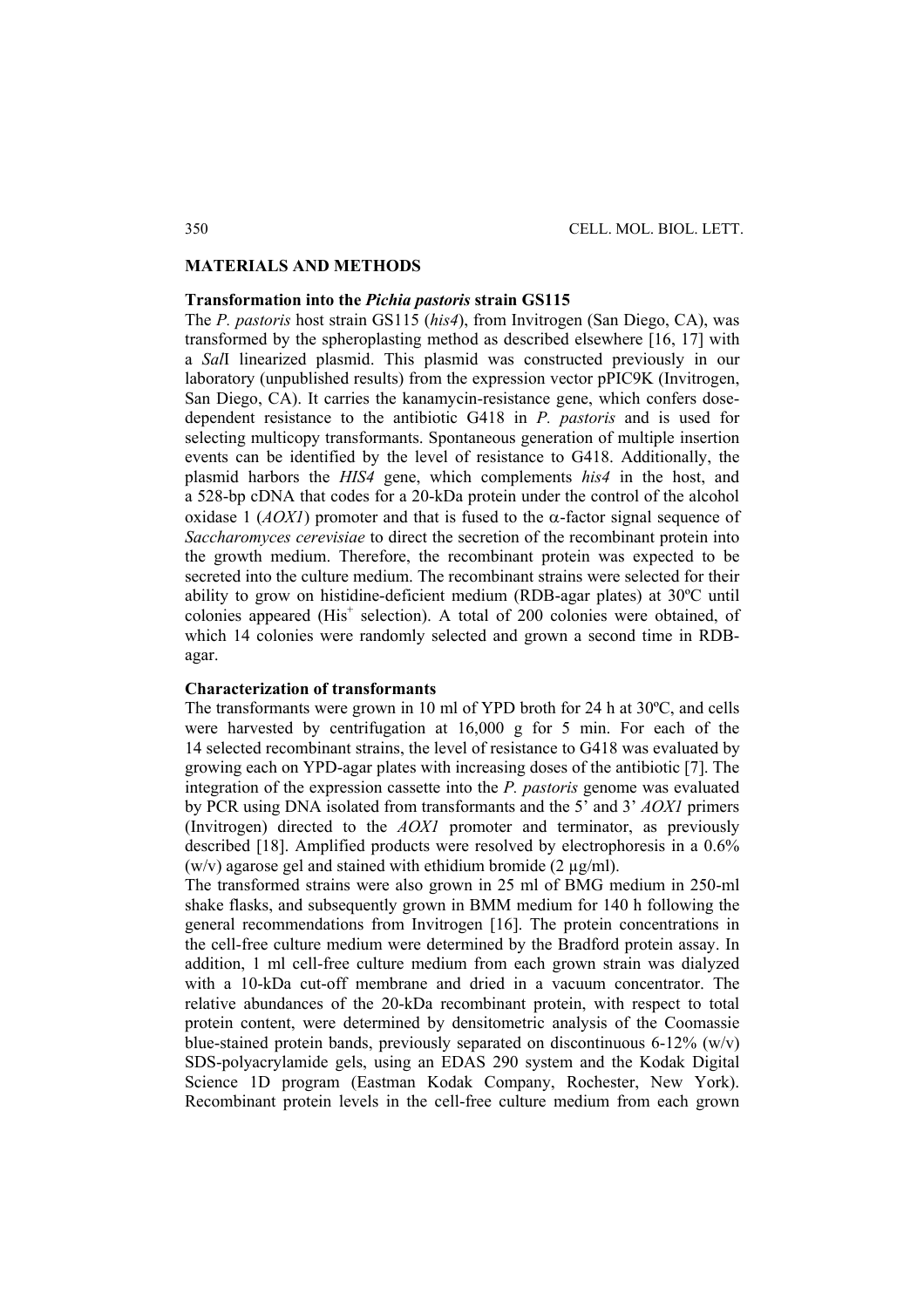strain were estimated with both data sets (the total protein concentration and the abundances of the 20-kDa recombinant protein).

#### **AFLP reactions**

The XA-1 (GTAGACTGCGTACATGCA) and XA-2 (TCGATGCATGT ACGCAGT) cohesive-ended complementary oligonucleotides and the XP-G (TGCGTACATGCATCGAGG) PCR primer used in the AFLP reactions were designed specifically for this study, so that the procedure could be carried out using only one restriction enzyme, one double strand adapter, and one PCR primer with one additional G at the 3'-end. These oligonucleotides were DMToff synthesized (Operon, Alameda, CA), dissolved in water, and stored at -20ºC until used, without prior purification. *Xho*I was selected as the restriction enzyme in the first step of the AFLP reactions, since the cloning vector used to transform the *P. pastoris* host strain GS115 contains two restriction sites for this enzyme.

For the isolation of genomic DNA from yeast, the 14 randomly selected *P. pastoris* transformants and three control strains (GS115 and two *P. pastoris* transformed with *Sal*I-linearized pPIC9K vector without any expression cassette) were grown into 4 ml YPD medium for 24 h at 30ºC with shaking. Cells were harvested by centrifugation at 16,000 g for 5 min, and the cell pellets were resuspended in 200 µl of lysis buffer (2% Triton X-100, 1% SDS, 100 mM NaCl, 1 mM EDTA, 10 mM Tris-HCl, pH 8.0), 500 µl of Tris-HCl saturated phenol, and 100 µl of chloroform/isoamyl alcohol (24:1). The suspensions were vortexed for 5 min, and 200 µl TE buffer (10 mM Tris-HCl and 1 mM EDTA, pH 8.0) was added. The phases were separated by centrifugation at 16,000 g for 10 min, and the aqueous phases were ethanol-precipitated. The DNA pellets were dried, resuspended in 48 µl of TE buffer and 2 µl of 2 µg/µl RNase, and quantified by densitometry of the agarose gels stained with 2 µg/ml ethidium bromide using the EDAS 290 system and the Kodak Digital Science 1D program (Eastman Kodak Company, Rochester, New York).

The first step of the AFLP assay was carried out by digesting 200 ng of genomic DNA with 10 U of *Xho*I (Roche Applied Science, Indianapolis, IN), 2.5 µl of 10X buffer (buffer H, Roche Applied Science), and sterile water in a 25-ul reaction volume for 2 h at 37ºC. The double strand adapter was prepared by mixing XA-1 and XA-2 oligonucleotides at 25 µM each, containing 90 mM NaCl, 10 mM Tris-HCl, and 0.1 mM EDTA (pH 8.0). This mixture was heated at 90ºC for 5 min, cooled slowly to room temperature, and then stored at -20ºC until used in the ligation step. Fifteen µl of *Xho*I-digested DNA were ligated with the adapter at a final concentration of 2.5  $\mu$ M and 1 U of T4 DNA ligase (Promega, Madison, WI), 2.5 µl of 10X reaction buffer (Promega, Madison, WI) in a 25-µl reaction volume for 17 h at 12ºC. Then, the T4 DNA ligase was thermally inactivated at 65ºC for 10 min. Forty µl of sterile water, 50 µl of 7.5 M NH<sub>4</sub>AcO, and 300 µl of 95% ( $v/v$ ) ethanol were added to each reaction tube. This mixture was centrifuged at 10,000 rpm for 8 min, and the supernatant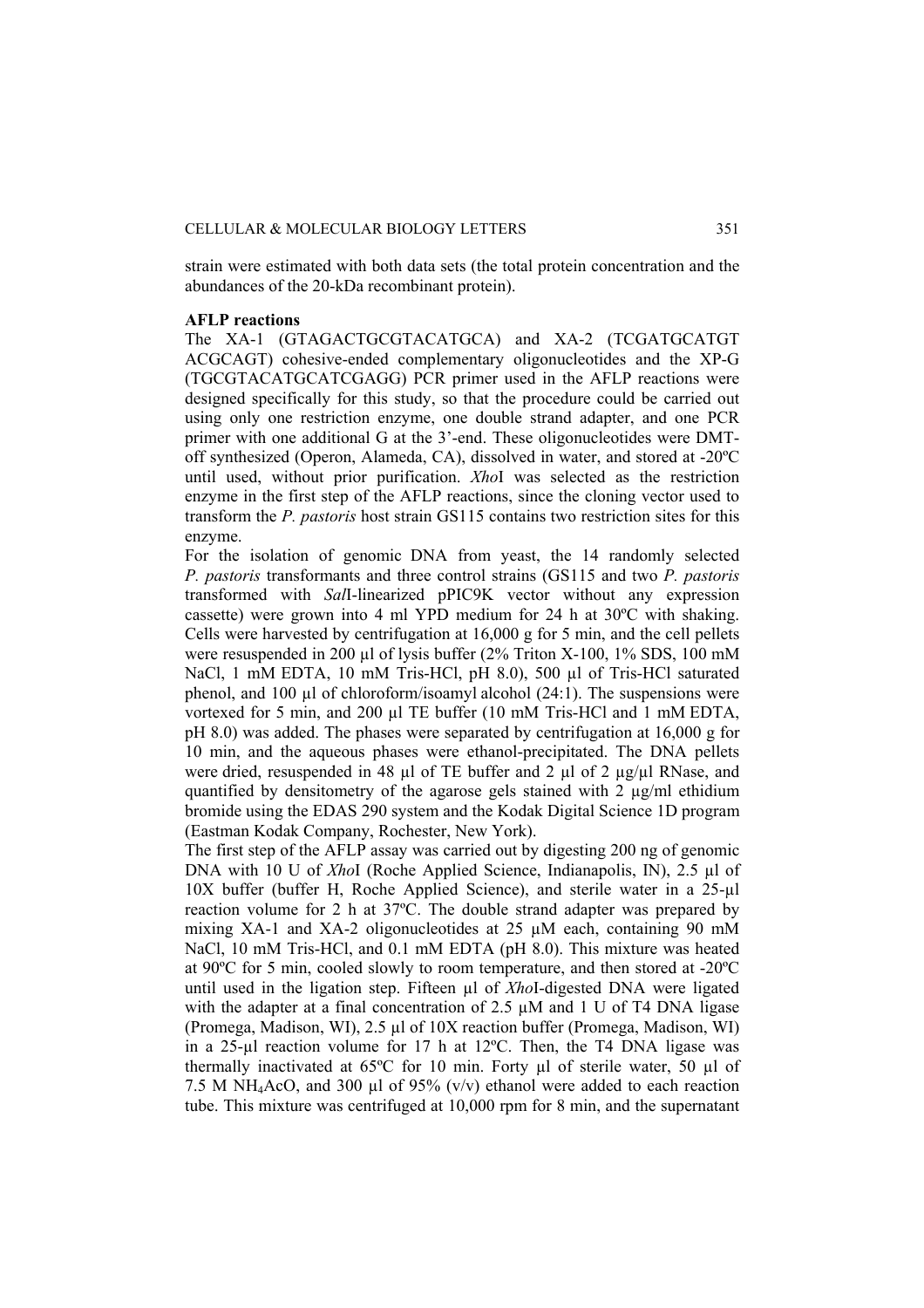removed. The pellet was washed with 250  $\mu$ l of 75% (v/v) ethanol, air dried for 10 min, dissolved in 25 µl of 10 mM Tris-HCl, 0.1 mM EDTA (pH 8), and stored at -20ºC until use. The PCR step was performed in a PCR Sprint thermal cycler (Hybaid, Middlesex, UK) in a 25-µl reaction volume containing 4.2 µl of dissolved ligation mixture, 10X PCR buffer (Promega, Madison, WI), 1.5 mM MgCl2, 200 µM dNTPs, 6.0 µM of XP-G primer, sterile water, and 2 U of *Taq*  DNA polymerase (Promega, Madison, WI). The touchdown PCR technique [19], in a three-step thermal program, was used as follows: 72ºC for 2 min; a 16-cycle amplification of 94ºC for 20 s, 65ºC for 30 s, decreasing by 1ºC each cycle, and 72ºC for 2 min, with an initial denaturation step of 94ºC for 2 min; and a 19-cycle amplification of 94ºC for 30 s, 50ºC for 30 s, and 72ºC for 2 min, with a final elongation step of 60°C for 30 min. After the PCR assays, 4 µl of the reaction mixture was analyzed in a 2.5% (w/v) agarose electrophoresis gel stained with 2 ug/ml ethidium bromide using a mini-single cell (Fotodyne, Hartland, WI) at 100 volts for 60 to 70 min. The molecular sizes and intensities of the visualized bands were determined using the EDAS 290 system and the Kodak Digital Science 1D program (Eastman Kodak Company, Rochester, New York).

## **Numerical analysis of the banding patterns**

The banding patterns obtained from each analyzed sample were manually scored as binary data with band presence as "1" and band absence as "0", and then expressed as a vector of a 24-dimensional space (the total number of different bands obtained). The similarity indexes of all the possible pairwise comparisons between pairs of the banding patterns of the transformed *P. pastoris* strains (91 pairs) were calculated through the cosine distances between the feature vectors, defined by the ratio of the scalar vector product of each zero-one vector pair and the product of the length of the same vector pair. A similarity matrix containing the similarity indexes, and the Neighbor and Drawgram programs of the Phylip package of programs [20] were used to construct a distance tree dendrogramtype plot by the unweighted pair group method, with arithmetic mean (UPGMA) of clustering [21] calculated according to the banding pattern similarity.

# **RESULTS**

PCR integration analysis of the DNA isolated from all the randomly selected transformants showed two bands: 2107 and 1016 bp (Fig. 1, lanes 3 to 9), which were derived from the *AOX1 locus* (Fig. 1, lane 10) and from the integrated expression cassette (Fig. 1, lane 11) indicating the correct integration of the expression cassette into the *P. pastoris* genome, as well as the integrity of the  $A\overrightarrow{O}XI$  structural gene. These results confirm the Mut<sup>+</sup> genotype of these recombinant strains (methanol utilization-positive, because the endogenous *AOX1* gene is intact). All the strains were classified according to their resistance to G418 (i.e. resistant to 0.25, 0.75, 1.00, 1.50 or 3.00 mg/ml G418). SDSpolyacrylamide gels of dialyzed cell-free culture medium from recombinant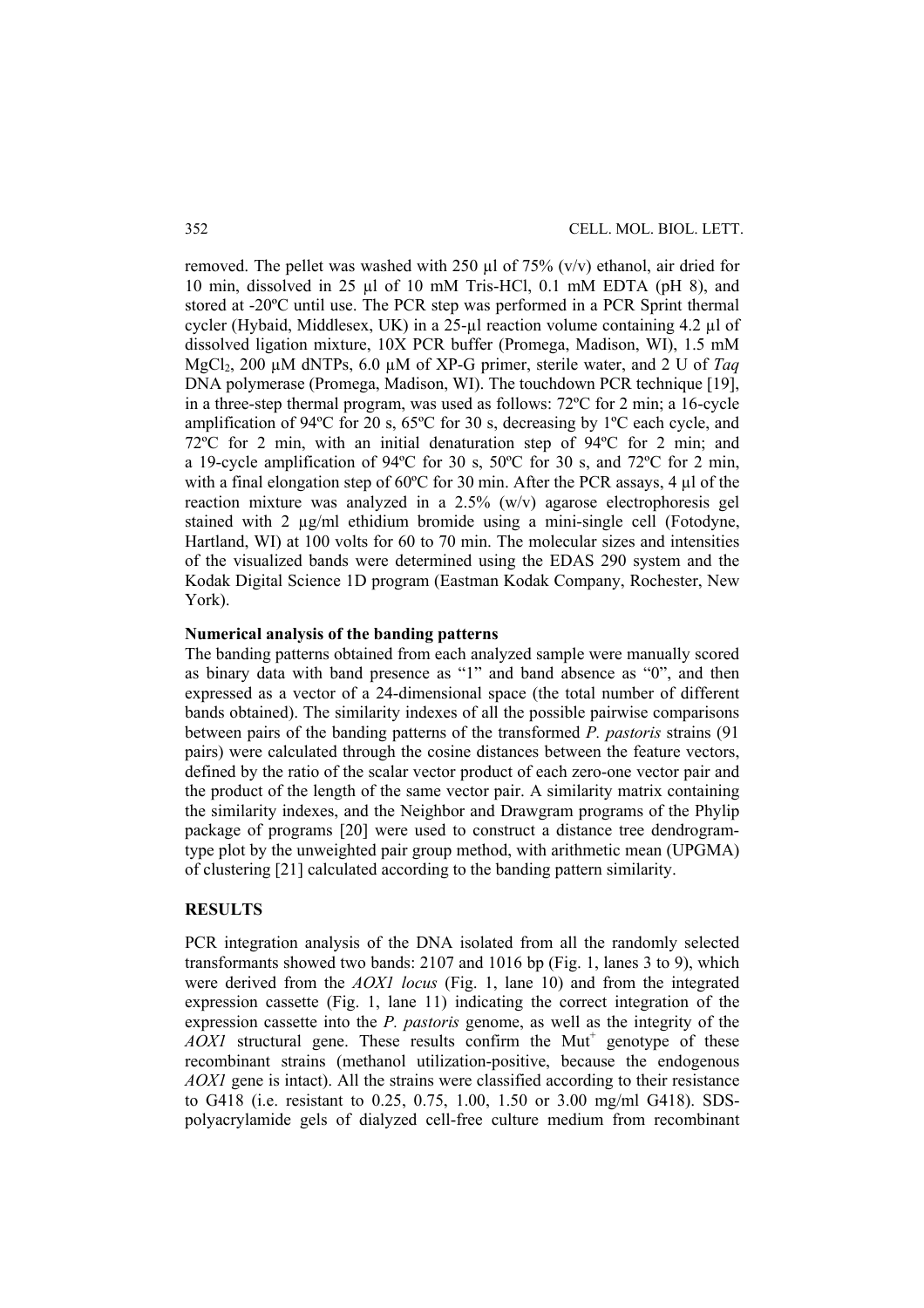*P. pastoris* strains grown in methanol clearly showed a predominant protein band with the expected molecular weight of 20 kDa (Fig. 2, right). The total protein (TP) concentrations of transformants grown in BMM shake-flask cultures ranged from 17.6 to 34.2 mg/l of cell-free culture medium, with the recombinant protein comprising 21 to 52% of the total protein, corresponding to 5.1 to 17.6 mg/l (Fig. 4).



Fig. 1. Results of the PCR integration analysis of the expression cassette in recombinant *P. pastoris* strains, on a 0.6% (w/v) agarose electrophoresis gel. The numbers on the sides are in base pairs. Lane M, molecular weight standards lambda-*Pst*I; lane 1, negative control of PCR (amplification without target DNA); lanes 2 and 12, PCR product of pPIC9K (449 bp) as a control; lanes 3 to 9, PCR product of genomic DNA from seven recombinant *P. pastoris* strains; lane 10, PCR product of GS115 genomic DNA (2107 bp); lane 11, PCR product of the pPIC9K plasmid harboring the expression cassette (1016 bp) as a control.

The reproducibility of the AFLP genotyping method was evaluated by carrying out the complete assay three times with three DNA samples extracted from the same strain (*P. pastoris* GS115). In each of the three assays to test reproducibility, 8 bands, of 1470, 869, 830, 595, 467, 445, 393 and 260 bp, were obtained with a coefficient of variation (ratio of the standard deviation to the absolute value of the mean times 100) of relative intensities of less than 10%.

Fig. 2 (left) shows an agarose gel with the AFLP-band patterns of five of the analyzed strains. The designed oligonucleotides and PCR primer rendered with the strains analyzed a total of 24 different bands from 1470 to 61 bp, in combination, generating 16 different band patterns. Only seven (29%) of the bands were present in more than 50% of the analyzed strains. A 260-bp band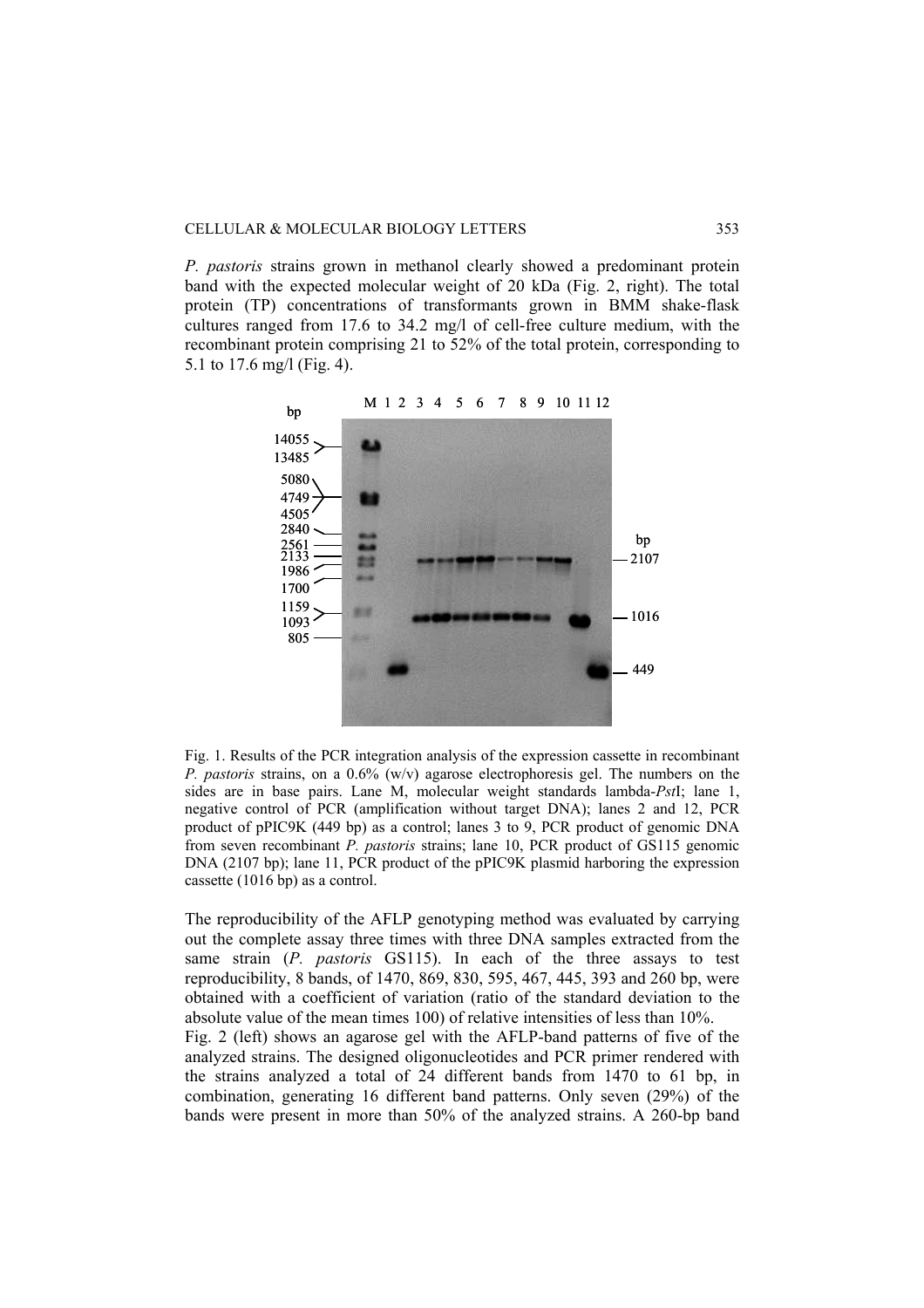

Fig. 2. Agarose gel of the AFLP assays (left) and SDS-polyacrylamide gel of the dialyzed cell-free culture medium (right) from several recombinant *P. pastoris* strains. Left: lane M, molecular weight marker; lane 1, negative AFLP control (amplification without target DNA); lane 2, AFLP products of *P. pastoris* host strain GS115; lanes 3 to 6, several AFLP products of genomic DNA from recombinant *P. pastoris* strains. Right: lane M, molecular weight marker; lane 1, cell-free culture medium from pPIC9Ktransformant (without any expression cassette) grown in methanol (negative control); lanes 2 to 4, cell-free culture medium from three different recombinant *P. pastoris* strains grown in methanol.



Fig. 3. Frequency histogram of the 91 similarity indexes grouped in 0.1 intervals.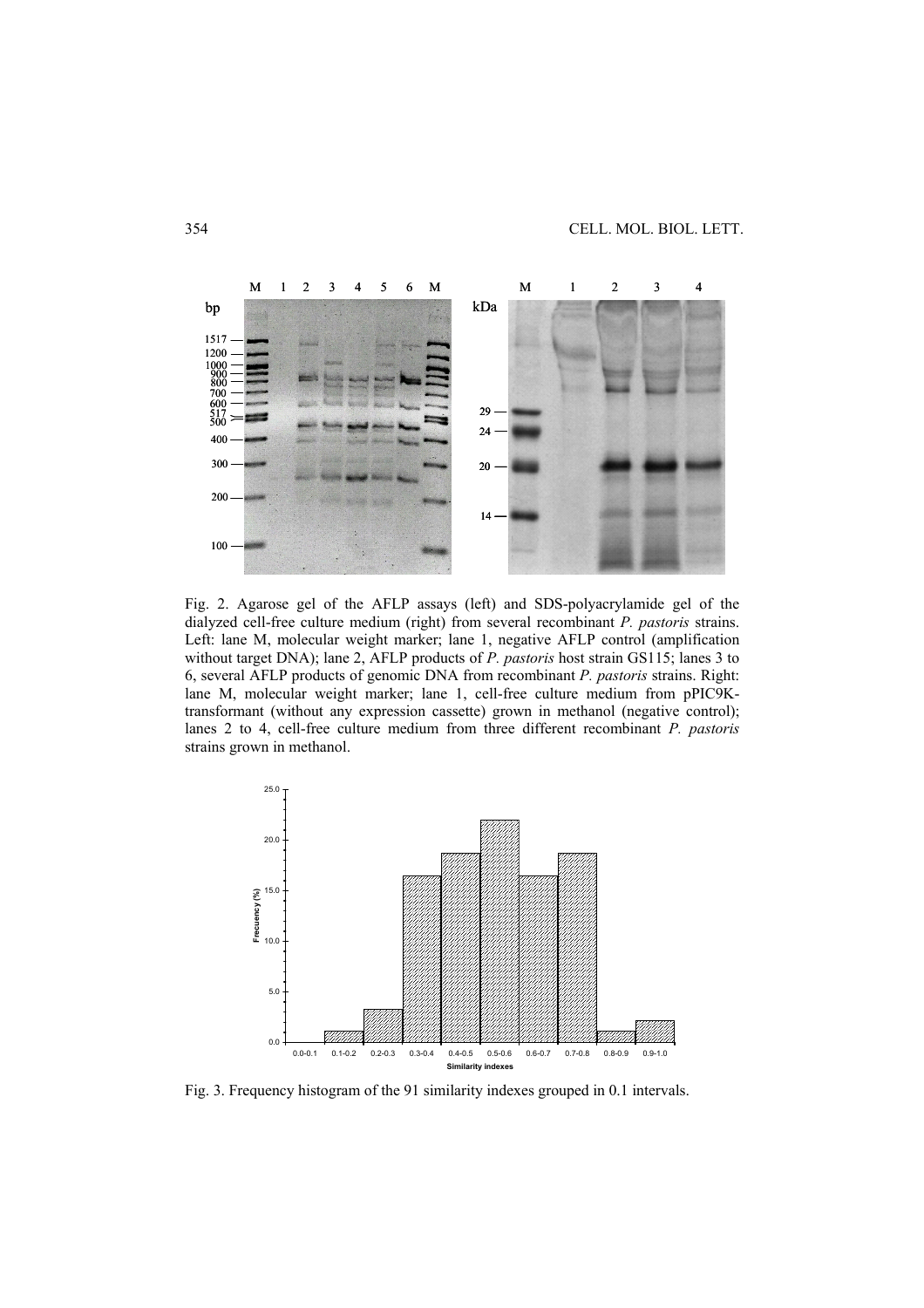

Fig. 4. Dendrogram plot showing strain clusters according to the band patterns. Cluster A: strains C1-5-5, C1-2.4, C1-3.5, C2-4.1 and the three control strains. Cluster B: strains C2-5.3, C2-1.1, C1-6.1, C2-3.1 and C3-6.1. Cluster C: strain C1-6.4. Cluster D: strain C2-5.5. Cluster E: strains C1-6.4 and C1-1.2. First column: strain identification. Second column: maximum G418 concentration (mg/ml) to which each strain was resistant. Third column: total protein (TP) concentration (mg/l). Fourth column: relative abundance of the recombinant protein (RP), with respect to the TP content. Fifth column: RP levels (mg/l). The last three data columns were calculated from the cell-free culture medium after 140-h shake-flask cultures in BMM and each value represents the mean of three results (coefficient of variation less than 5%) from three independent induction experiments. n.d.: not determined.

was the most frequently seen (17 of 17, 100%), followed by a 467-bp band, 15 times (88%); a 445-bp band, 14 times (82%); a 595-bp band, 13 times (76%); a 830-bp band, 12 times (71%); a 393-bp band, 11 times (65%); and a 292-bp band, 9 times (53%). Six of the seven more frequently seen bands were also present in the band pattern of the GS115 strain. Although all the recombinant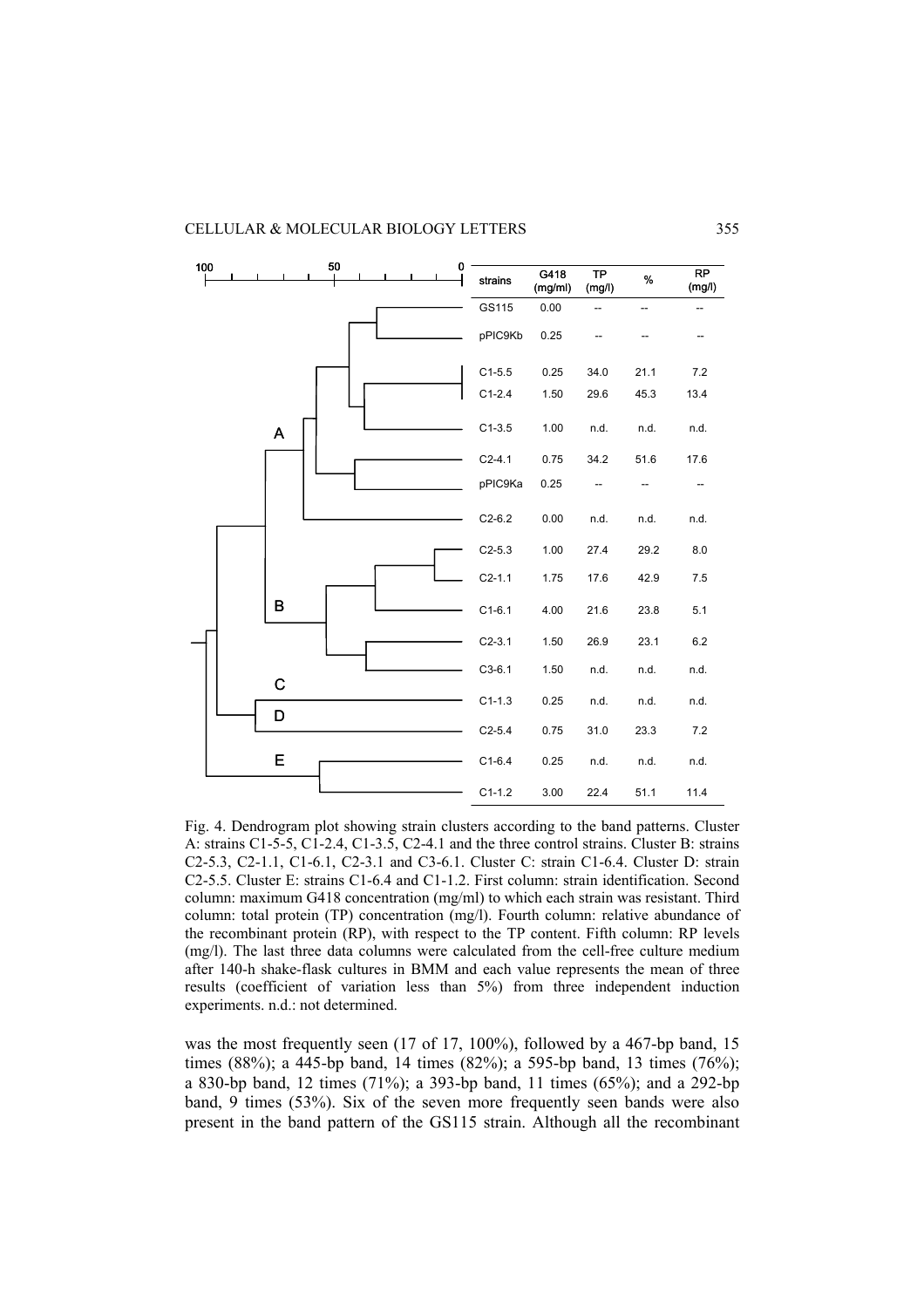strains came from the same transformation assay of *P. pastoris* strain GS115 with the same vector, only two of the 14 (14%) recombinant strains had the same band pattern. Therefore, almost all of the strains (86%) were genotyped differently, and different from the control strains.

A frequency histogram of the 91 similarity indexes grouped in 0.1 intervals is shown in Fig. 3. Only three similarity indexes showed values greater than 0.80, while the majority of them  $(84 \text{ of } 91, 92.3\%)$  had values from  $0.30$  to  $0.80$ , indicating a clear difference from the strains that generated these patterns, even though these strains still shared many bands.

Fig. 4 shows the dendrogram plot of the analyzed strains, where five clusters (A to E) were defined, grouping strains with a percentage of distance of less than 65% along the dendrogram scale. The strains belonging to cluster A are the strains most similar to the three control strains, and this group shows the greatest recombinant protein production (13.4 and 17.6 mg/l). The recombinant protein levels of strains of cluster B ranged from 5.1 to 8.0 mg/l. Although two strains of cluster A (C1-5.5 and C1-2.4) were identical, according to the AFLP analysis, these strains showed different resistances to G418, and different levels of recombinant protein production, indicating that our simplified AFLP method did not detect all of the genetic differences between the strains. No correlation was seen between resistance to G418 and the recombinant protein levels ( $r^2 = 0.06$ ).

## **DISCUSSION**

Genotyping techniques generate DNA fingerprints by creating DNA fragment patterns that can be separated by electrophoresis. The differences in the nucleotide sequences of the DNA are observed as the absence or presence of bands. AFLP is a powerful genotyping technique based on the detection of genomic restriction fragments amplified by PCR of any source or complexity of DNA. After the DNA to be evaluated is digested with one or two restriction enzymes, the resulting fragments are amplified with primers designed to recognize the restriction fragment ends. To carry out this amplification, the restriction fragment ends are first modified by the addition of oligonucleotide adapters that allow the amplification of a subset of the DNA fragments. PCR primers hybridize to the adapter and restriction site sequences, and also have extra nucleotides at their 3' end. Due to the very high reproducibility of the AFLP method [11], which we tested and demonstrated with our AFLP method applied to the *P. pastoris* strain GS115, variations in banding patterns are known to be direct reflections of the genetic differences between the strains examined. Therefore, they can be considered genomic fingerprints and useful for a numerical analysis. The AFLP technique has been reported to be successful in genetically characterizing a great variety of organisms [11-15]. Following the principle of Vos *et al.* [11], the adapter used in this work was designed so that the original restriction site would not be restored after ligation of the adapter to a restriction fragment. Most authors that perform the AFLP technique use two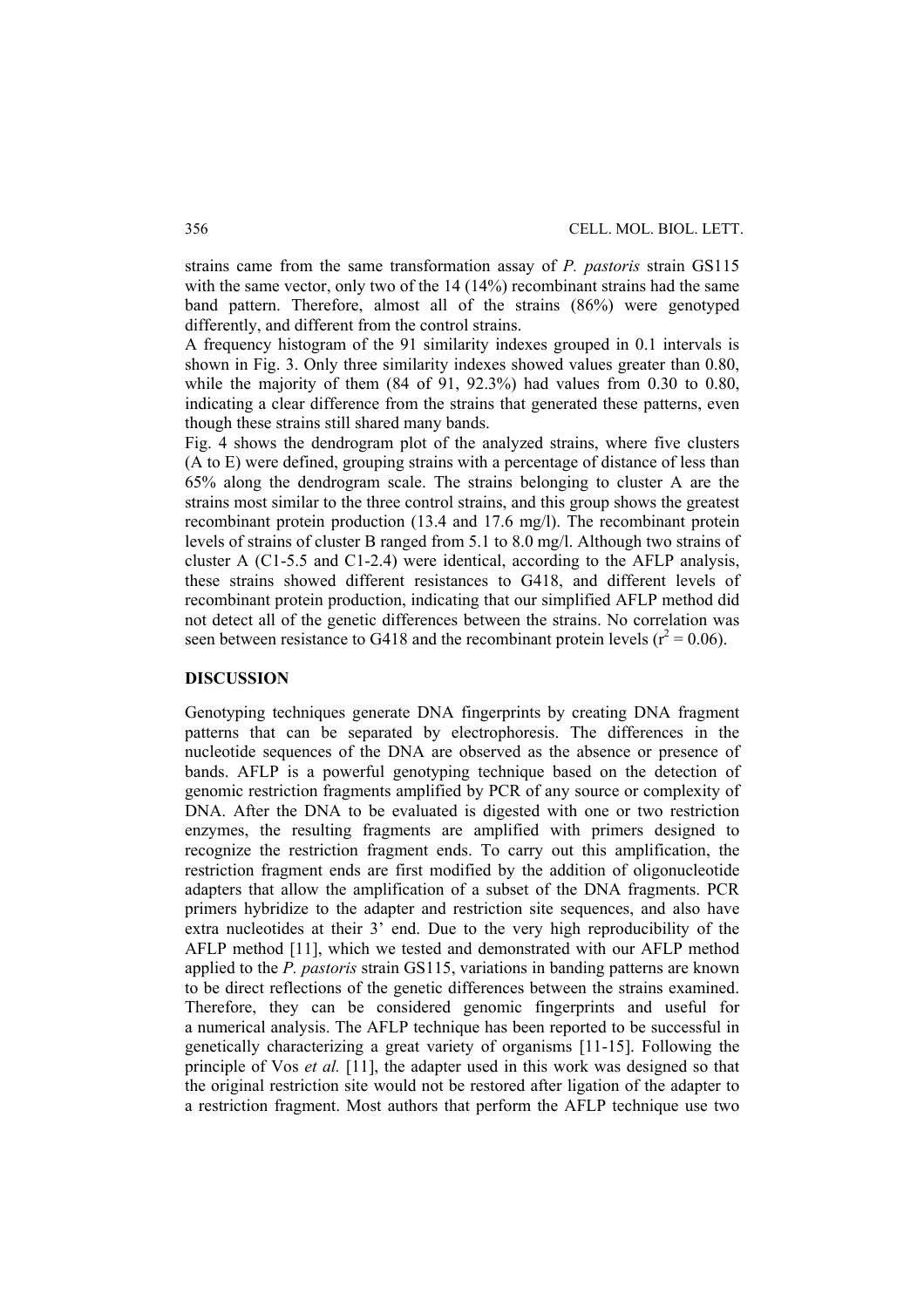restriction enzymes, two or more adapters, several PCR primers, polyacrylamide gels, and detection by radioactivity or fluorescence [11]. The method developed here uses only one restriction enzyme, one double strand adapter, one PCR primer, agarose electrophoresis gels, and a simple detection method with ethidium bromide stain. Thus, this method is powerful with respect to *P. pastoris* discrimination strains, and can be performed at a lower cost than other methods currently used for genotyping.

In this study, the AFLP technique for genotyping *P. pastoris* strains was employed for the first time. The results demonstrate the possibility of differentiating several recombinant strains of *P. pastoris* through this technique, even strains obtained from the same transformation assay using a single expression vector. The finding of 16 band patterns from the 17 evaluated strains confirms the hypothesis that a clonal variation was obtained due to genetic differences generated during the transformation event. Nevertheless, these genotypic differences did not correlate with resistance to G418, and therefore also not with the copy number of the expression cassette integrated into the *P. pastoris* genome. In addition, recombinant protein levels of shake-flask cultures in BMM of the transformants did not correlate with resistance to G418 as was described for other recombinant *P. pastoris* strains [8, 22]. Our findings clearly indicate that random mutations are generated in the *P. pastoris* genome during the transformation process, likely non-controlled integration events which affect the genotype of the transformants as well as the production levels of the recombinant protein. Thus, the spheroplast method of transformation of *P. pastoris* is not a controlled procedure as has been suggested in the literature [17]. This observation is important since these events could also take place in the processes where DNA is introduced in a host. Furthermore, the UPGMA cluster analysis shows that the strains with lesser genetic differences with respect to the *P. pastoris* host strain GS115 (cluster A) are the recombinant strains with the greatest recombinant protein production. This is in contrast with the strains with more genetic differences with respect to the *P. pastoris* host strain GS115 (cluster B), which produced 2.2 to 3.5 times less recombinant protein than the best strain of cluster A.

The banding patterns observed here are probably due to the addition of the amplified products of several restriction fragments of similar sizes, so that the visualization of amplified products in polyacrylamide gels could generate even larger band numbers, increasing the discrimination power of recombinant strains. In addition, polyacrylamide gels could be used to identify the genomic DNA region of the host where it has been altered during the *P. pastoris* transformation through the molecular cloning and sequencing of specific bands [23]. Thus, a greater understanding may be possible of the kind of uncontrolled events that occur during host transformation.

**Acknowledgments.** This study was supported by grant CN528-01 (PAICYT) from the Universidad Autónoma de Nuevo León. We are grateful to Carmen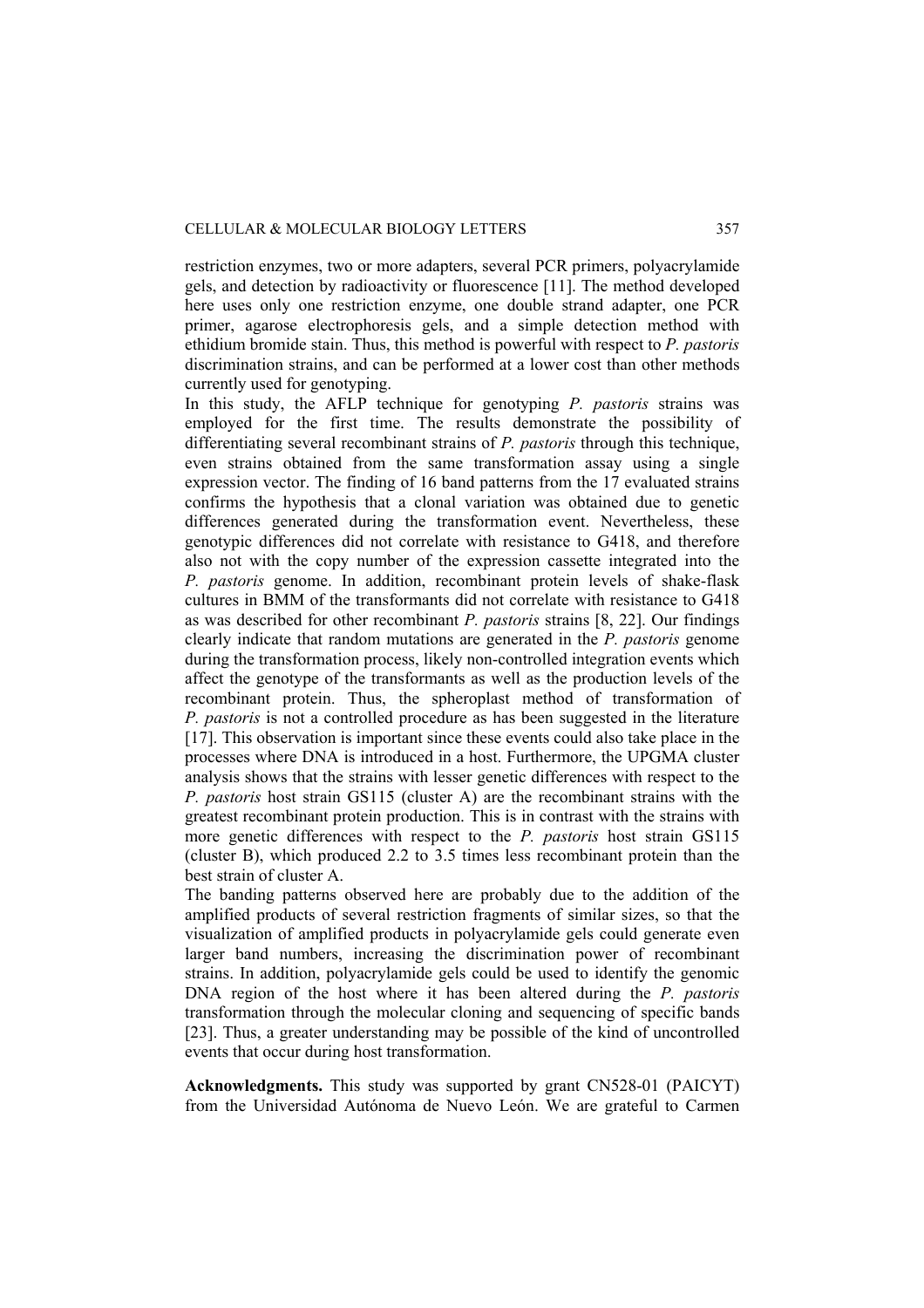Amelia Molina-Torres for technical support and Glen D. Wheeler for his stylistic suggestions in the preparation of this manuscript. We would like to dedicate this paper to the memory of Prof. R.M. Chandler-Burns who, for ten years, helped us with the English proofreading of our scientific papers.

# **REFERENCES**

- 1. Romanos, M.A. Advances in the use of *Pichia pastoris* for high level gene expression. **Curr. Opin. Biotechnol.** 6 (1995) 527-533.
- 2. Escamilla-Treviño, L.L., Viader-Salvadó, J.M. and Guerrero-Olazarán M. Producción de proteínas recombinantes en *Pichia pastoris*. **CIENCIA UANL** 2 (1999) 27-33.
- 3. Cregg, J.M., Barringer, K.J., Hessler, A.Y. and Madden, K.R. *Pichia pastoris* as a host for transformations. **Mol. Cell. Biol.** 5 (1985) 3376-3385.
- 4. Clare, J.J., Rayment, F.B., Ballantine, S.P., Sreekrishna, K. and Romanos M.A. High-level expression of tetanus toxin fragment C in *Pichia pastoris* strains containing multiple tandem integrations of the gene. **Biotechnology**  9 (1991) 455-60.
- 5. Clare, J.J., Sreekrishna, K. and Romanos M. Expression of tetanus toxin fragment C. **Methods Mol. Biol.** 103 (1998) 193-208.
- 6. Brankamp, R.G., Sreekrishna, K., Smith, P.L., Blankenship, D.T. and Cardin, A.D. Expression of a synthetic gene encoding the anticoagulantantimetastatic proteinghilanten by the methylotropic yeast *Pichia pastoris.* **Protein Expr. Purif.** 6 (1995) 813-820.
- 7. Romanos, M., Scorer, C., Sreekrishna, K. and Clare, J. The generation of multicopy recombinant strains. in: **Pichia Protocols. Methods in Molecular Biology.** (Higgins, D.R. and Cregg, J.M., Eds.) Vol. 103, Humana Press Inc, Totowa, NJ, 1998, 55-72.
- 8. Sreekrishna, K., Brankamp, R.G., Kropp, K.E., Blankenship, D.L., Tsay, J.- T., Smith, P.L., Wierschke, J.D., Subramaniam, A. and Birkenberger, L.A. Strategies for optimal synthesis and secretion of heterologous proteins in the methylotrophic yeast *Pichia pastoris*. **Gene** 190 (1997) 55-62.
- 9. Scorer, C.A., Buckholz, R.G., Clare, J.J. and Romanos, M.A. The intracellular production and secretion of HIV-1 envelope protein in the methylotrophic yeast *Pichia pastoris.* **Gene** 136 (1993) 111-119.
- 10. Scorer, C.A., Clare J.J., Macombie, R., Romanos, M.A. and Sreekrishna, K. Rapid selection using G418 of high copy number tranformats of *Pichia pastoris* for high-level foreign gene expression. **Biotechnology** 12 (1994) 181-184.
- 11. Vos, P., Hogers, R., Bleeker, M., Reijans, V., Van de Lee, T., Hornes, M., Frijters, A., Pot, J., Peleman, J., Kuiper, M. and Zabeau, M. AFLP: a new technique for DNA fingerprinting. **Nucleic Acids Res.** 23 (1995) 4407- 4414.